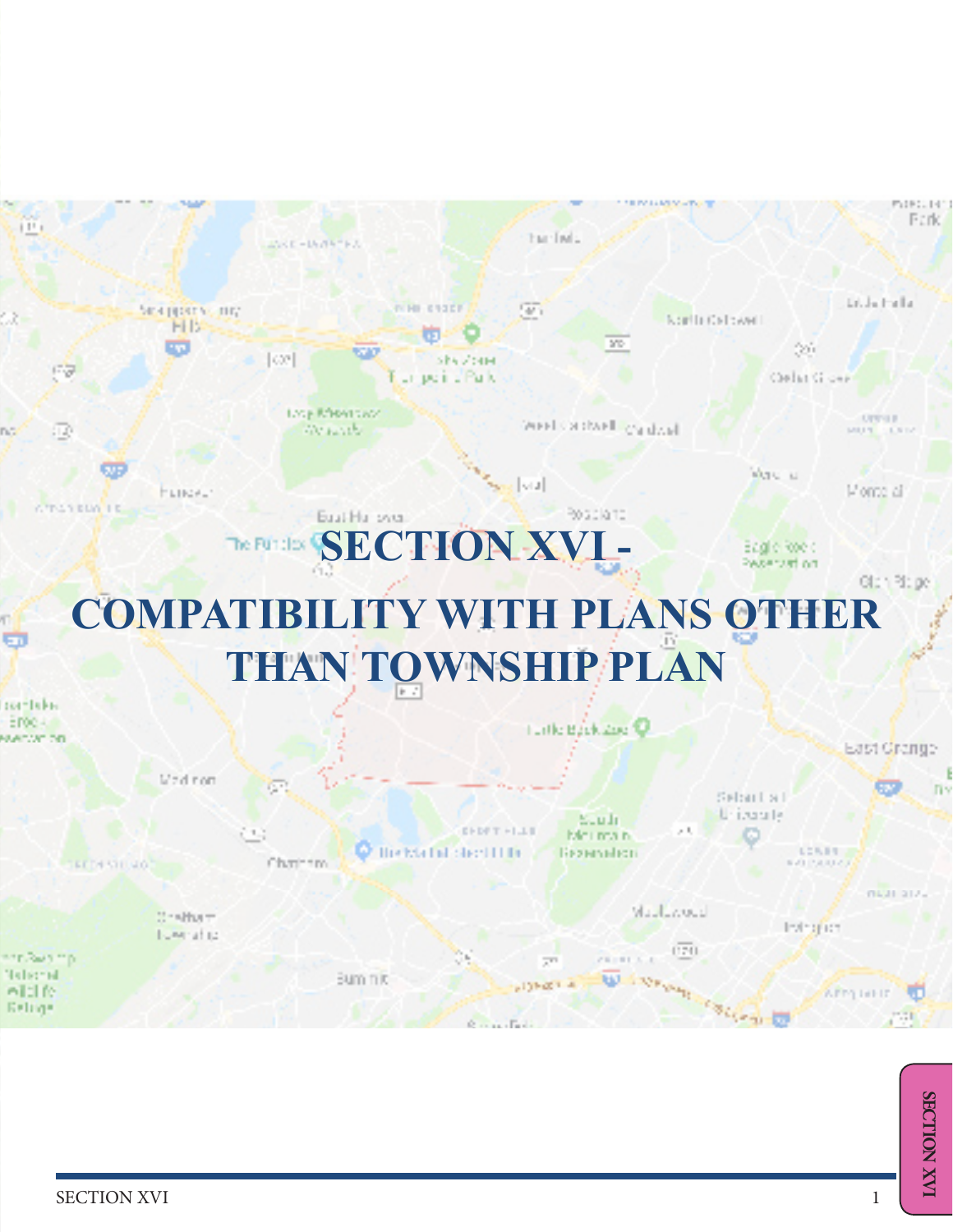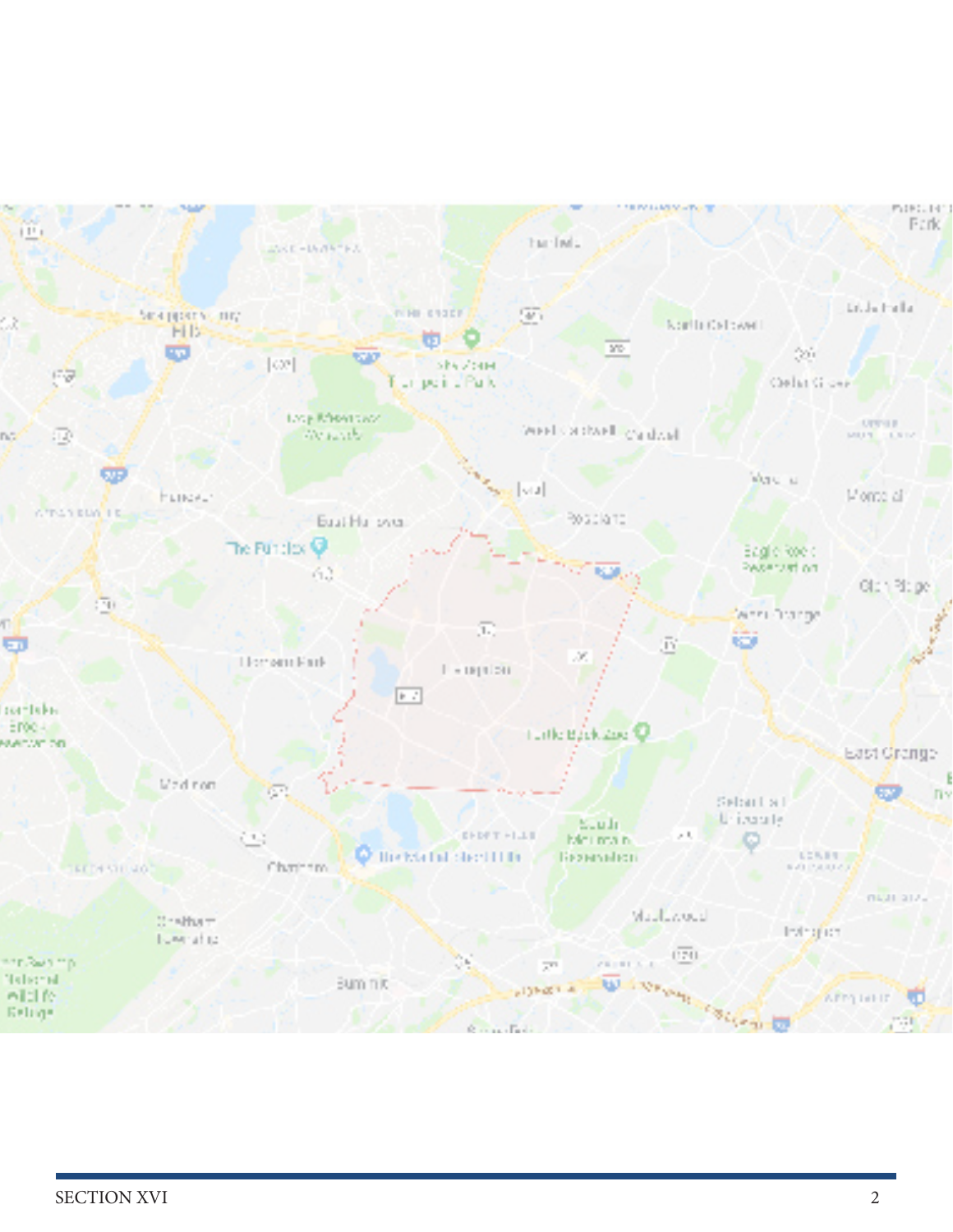# **SECTION XVI - COMPATIBILITY WITH PLANS OTHER THAN TOWNSHIP PLAN**

# **INTRODUCTION**

The Municipal Land Use Law requires that the Master Plan take into consideration the plans of contiguous municipalities and Essex County and the N.J. State Development and Redevelopment Plan to enable coordination, and reduction of conflicts, in community planning. The contiguous land uses of neighboring communities are shown on the Zoning Districts of Adjoining Communities Map (Map M).

## **ESSEX COUNTY**

No inconsistencies or conflicts with the Essex County master plan or solid waste management plan were found.

# **CONTIGUOUS MUNICIPALITIES**

The master plans and implementing zoning ordinances of the contiguous municipalities have been examined.

## **Borough of Florham Park**

The Passaic River forms the boundary between the southwestern portion of the Township and the Borough of Florham Park. The contiguity runs from a point south of Route 10 and west of the Cedar Hill Country Club to the southern boundary of the Township. This Master Plan proposes that the Cedar Hill Country Club, currently zoned R-1, be rezoned OSGC-Open Space Golf Course with permitted alternative use as Inclusionary Residential Development and preserved open space. The other Township lands contiguous to Florham Park are either County parklands or zoned R-1 or WRC-Water Resource Conservation. . The contiguous portions of Florham Park are zoned C-1, Office and Manufacturing; R-44, one-family on minimum of 1 acre; OSM, Open Space, Municipal Use; and MF-4, Multi-family Residential.

## **Township of East Hanover**

The Township of East Hanover is west of the Passaic River and north of the Borough of Florham Park. Again, the river forms the boundary between Livingston and its neighbor. The land within East Hanover from its boundary with Florham Park north to Route 10 is zoned R-120 requiring a minimum lot size of three acres, and R-20 for one-family homes. This is compatible with the adjacent Cedar Hills Country Club (presently zoned R-1 but recommended to be rezoned OSGC – Open Space Golf Course with alternative use as described on the preceding paragraph), and the R-5A townhouse and multi-family apartment buildings zone between the country club and Route 10 and includes a 20-acre open space buffer between the river and the nearest housing structure.

Along Route 10, East Hanover has a B-2 Highway Business District west of Livingston's B-1 District and a portion of its CI District. Adjacent to that B-2 District the Borough has an SFA, Single Family Attached district, with an R-20, Residential One Family District north of that. There is a narrow greenbelt on the Township side of the river that buffers Livingston's CI District. The balance of East Hanover's R-20 District, its P, Public zone, a small R-20 District, and a large I-3, Light Industrial District south of the East Hanover border with the Borough of Roseland, all face West Essex Park on the Township's side of the river.